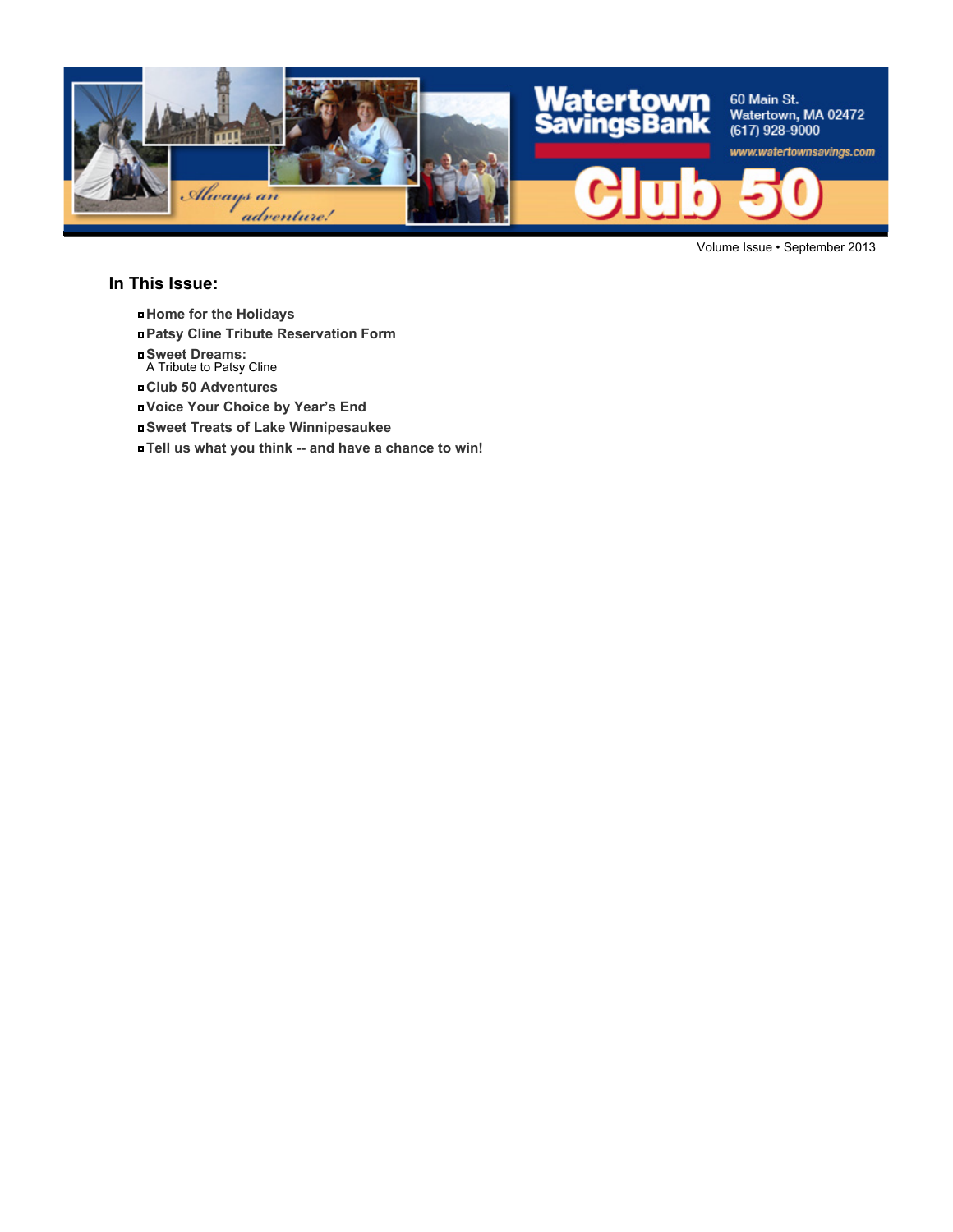

### **The Latest**

# **Home for the Holidays**

Whew, if it's Tuesday, it must be … Salzburg!

We have *just* returned from our Grand Circle cruise of Old World Prague & the Blue Danube, and grand is certainly the word for it. The trip went so well … but it also went so fast! Our group enjoyed beautiful scenery and picturesque towns while cruising along the Danube River. Highlights of the trip included eating Hungarian goulash, enjoying a Mozart concert in Vienna, and touring magnificent churches and castles in Prague. A great trip all around!

So it's good to be home for a little bit – and focus on our big year-end event, the Annual Holiday Party, especially since we're at a new venue. We've been teasing the new location – The Westin Boston-Waltham – for a few months now, but please expect your invite soon with all the details. We also have a treat for you regarding your photo opportunity with Santa. You'll have to join us either Wednesday, December 4, or Wednesday, December 11, to find out!

It's also a good time to focus on our additional trips for 2014 – because we don't want to be stuck at home too long, right? We noted a few ideas in last month's newsletter, but we'll be finalizing them with our Club 50 Advisory Board this month and our travel partners in plenty of time to showcase everything at our annual Travel Seminar early next year. So thanks to everyone who came to see us at our Branch visits over the summer, as well as for the Customer Appreciation cookouts: It has been a treat to share travel tips and hear travel ideas from all of you!

**Just a reminder: We would love to have a few more of you join us for our Vermont trip! There is still space available, but we need to hear from you by Friday!**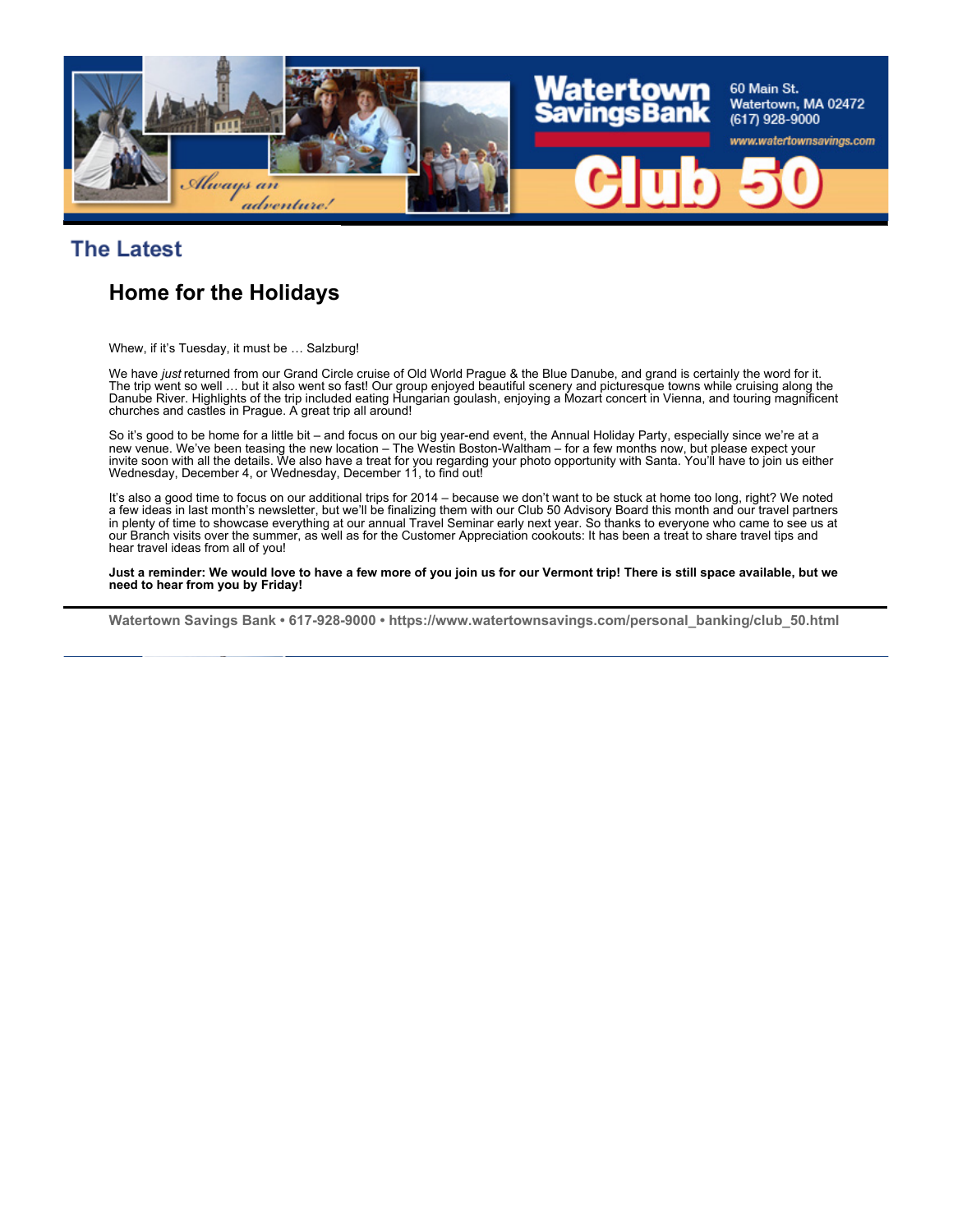

# **Patsy Cline Tribute Reservation Form**

| RESERVATION FORM: Sweet Dreams, A Tribute to Patsy Cline                                                       |                                                                                                                                                                                                                                                                                                                                                                                                                                                                                        |  |  | 1ST DAY OF SIGN UP: WEDNESDAY, OCTOBER 9, 2013 |                                                                                                                                                                                                                                |  |
|----------------------------------------------------------------------------------------------------------------|----------------------------------------------------------------------------------------------------------------------------------------------------------------------------------------------------------------------------------------------------------------------------------------------------------------------------------------------------------------------------------------------------------------------------------------------------------------------------------------|--|--|------------------------------------------------|--------------------------------------------------------------------------------------------------------------------------------------------------------------------------------------------------------------------------------|--|
|                                                                                                                | Enclosed please find $\S$ per person as payment in full for person(s).                                                                                                                                                                                                                                                                                                                                                                                                                 |  |  |                                                |                                                                                                                                                                                                                                |  |
|                                                                                                                | Full payment (\$84 members; \$94 quests) is due at time of reservation. Please make checks payable to: WATERTOWN SAVINGS BANK                                                                                                                                                                                                                                                                                                                                                          |  |  |                                                |                                                                                                                                                                                                                                |  |
| Name: 2008. 2009. 2009. 2009. 2012. 2013. 2014. 2014. 2014. 2014. 2014. 2014. 2014. 2014. 2014. 2014. 2014. 20 |                                                                                                                                                                                                                                                                                                                                                                                                                                                                                        |  |  |                                                | Phone: E-mail: E-mail: E-mail: E-mail: E-mail: E-mail: E-mail: E-mail: E-mail: E-mail: E-mail: E-mail: E-mail: E-mail: E-mail: E-mail: E-mail: E-mail: E-mail: E-mail: E-mail: E-mail: E-mail: E-mail: E-mail: E-mail: E-mail: |  |
|                                                                                                                |                                                                                                                                                                                                                                                                                                                                                                                                                                                                                        |  |  |                                                |                                                                                                                                                                                                                                |  |
|                                                                                                                |                                                                                                                                                                                                                                                                                                                                                                                                                                                                                        |  |  |                                                |                                                                                                                                                                                                                                |  |
|                                                                                                                |                                                                                                                                                                                                                                                                                                                                                                                                                                                                                        |  |  |                                                |                                                                                                                                                                                                                                |  |
| their participation in this event.                                                                             | I hereby give permission to Watertown Savings Bank to duplicate and use for advertising purposes, any photographs taken of me on this trip. Watertown<br>Savings Bank Club 50 is organizing this event for its selected customers. The Bank uses experienced tour guides and common carriers. By signing this form you<br>agree to hold Watertown Savings Bank, Club 50, its employees, successors, agents and assigns harmless for all injuries, damages or other losses arising from |  |  |                                                |                                                                                                                                                                                                                                |  |
|                                                                                                                | Signature: Date: Date: Date: Signature: Signature: Date: Date: Date: Date: Date: Date: Date: Date: Date: Date: Date: Date: Date: Date: Date: Date: Date: Date: Date: Date: Date: Date: Date: Date: Date: Date: Date: Date: Dat                                                                                                                                                                                                                                                         |  |  |                                                |                                                                                                                                                                                                                                |  |
| Return to:                                                                                                     | <b>WATERTOWN SAVINGS BANK</b><br>SWEET DREAMS, A TRIBUTE TO PATSY CLINE<br>ATT: CONNIE BRACELAND<br>DATE: Wednesday, November 6, 2013<br>60 MAIN STREET, WATERTOWN MA 02472                                                                                                                                                                                                                                                                                                            |  |  |                                                |                                                                                                                                                                                                                                |  |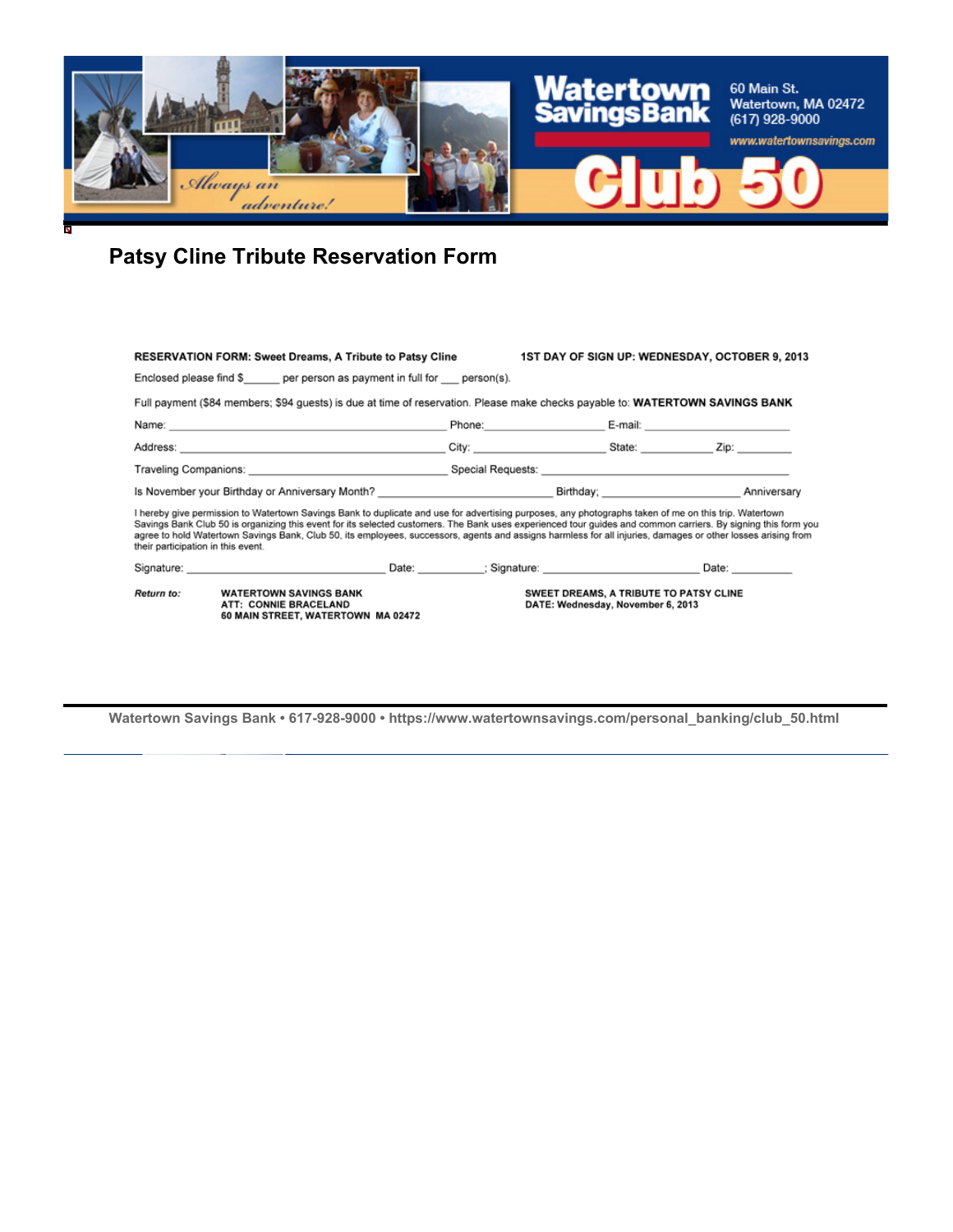

#### **Club 50 Opportunities**

#### **Sweet Dreams:**

**A Tribute to Patsy Cline**

**Date: Wednesday, November 6, 2013** First day of Signup: Wednesday, October 9 **Price: \$84 Members; \$94 Guests Walkability: moderate** = ability to walk at a moderate pace

If you'd love to hear "Walkin' After Midnight," "I Fall to Pieces," and "Sweet Dreams" then don't be "Crazy" and miss this show! Janice Dee – who looks and sounds just like Patsy – will pay tribute to the country music industry pioneer with her Sweet Dreams combo. The show at The Log Cabin in Holyoke also features a complete luncheon of hors d'oeuvres welcome tray, popovers, slow roasted pot roast, baked scrod, roasted seasonal vegetables, pumpkin pie a la mode, coffee, tea, and a complimentary glass of wine! We'll set out for the day at 9:30 a.m. in our deluxe motorcoach from the American Legion Post 440, and we should be back around 5:30 p.m.

**Cancellation Policy:** On or before 10/30/13 -- Refund if, and only if, we can find someone to take your place on the trip. After 10/30/13 -- No refund.

**Please note:** Motorcoach seating is assigned according to the date & time we receive your reservation (excluding accommodations for special needs), starting 8:30 a.m. on the established first date of sign up. Non-members traveling with us must do so as the guest of a current club member. Individuals who require special attention must bring someone to assist them.

A Yankee Line, Inc. acts only as an agent for the various independent suppliers that provide hotel accommodations, transportation, sightseeing, activities, or other services connected with this tour. Such services are subject to the terms and conditions of those suppliers. A Yankee Line, Inc. and their respective employees, agents, representatives, and assigns accept no liability whatsoever for any injury, damages or expenses of any kind due to sickness, weather, strikes, hostilities, wars, terrorist acts, acts of nature, local laws or other such causes. A Yankee Line, Inc. is not responsible for any baggage or personal effects of any individuals participating in the tours/trips arranged by A Yankee Line, Inc.

**The reservation form is available on the left column of this page – see Forms.**

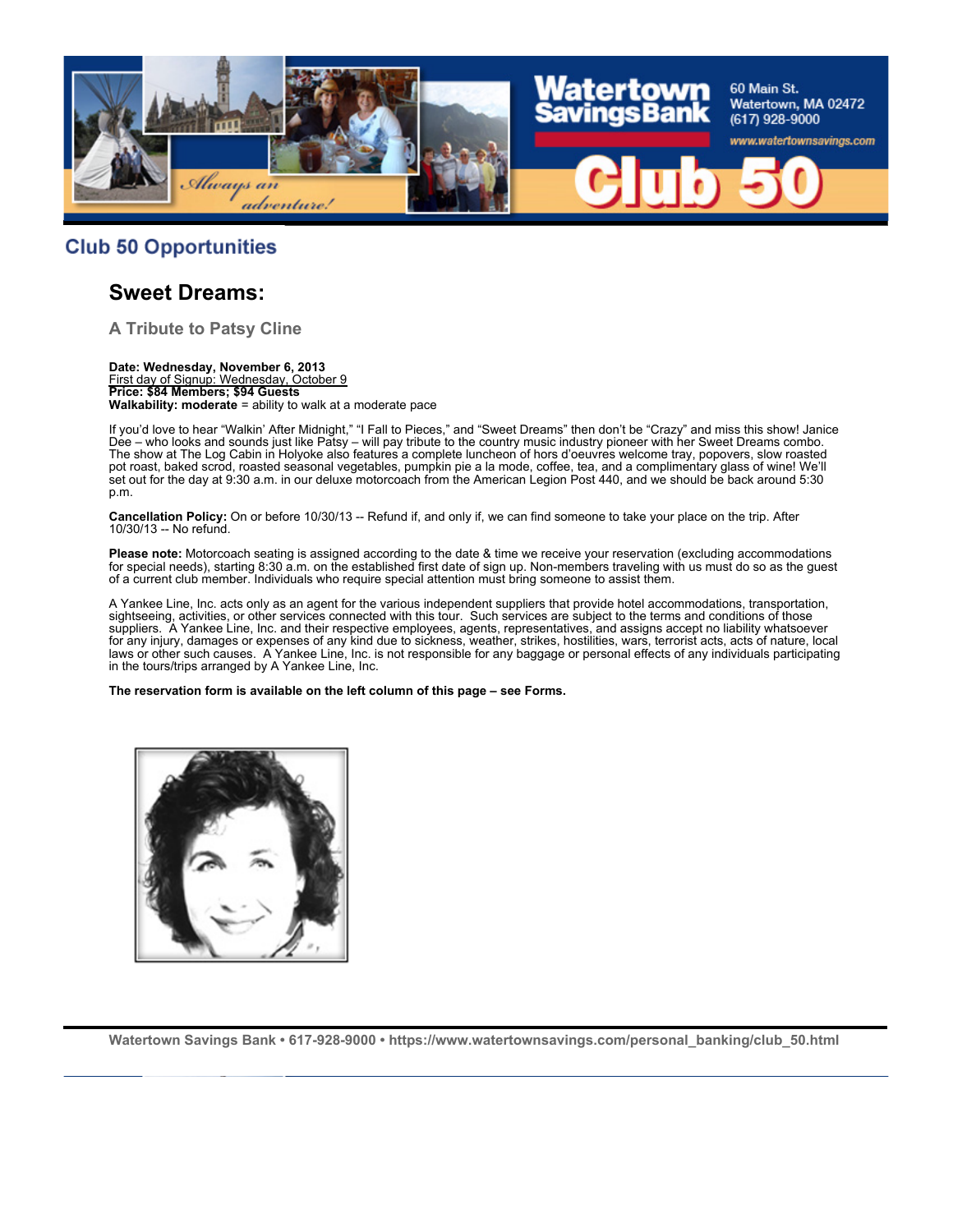

### **Club 50 Adventures**

**Buddy, The Buddy Holly Story at Ogunquit Playhouse Lunch at Jonathan's Restaurant** Thursday, October 17

**Vermont (Essex Inn)** Monday-Wednesday, October 21-23

**Sweet Dreams: A Patsy Cline Tribute at the Log Cabin** Wednesday, November 6

**Holiday Parties** Wednesday, December 4 Wednesday, December 11

**10 Night Ultimate Caribbean Cruise Plus One Night in Fort Lauderdale** January 30-February 10, 2014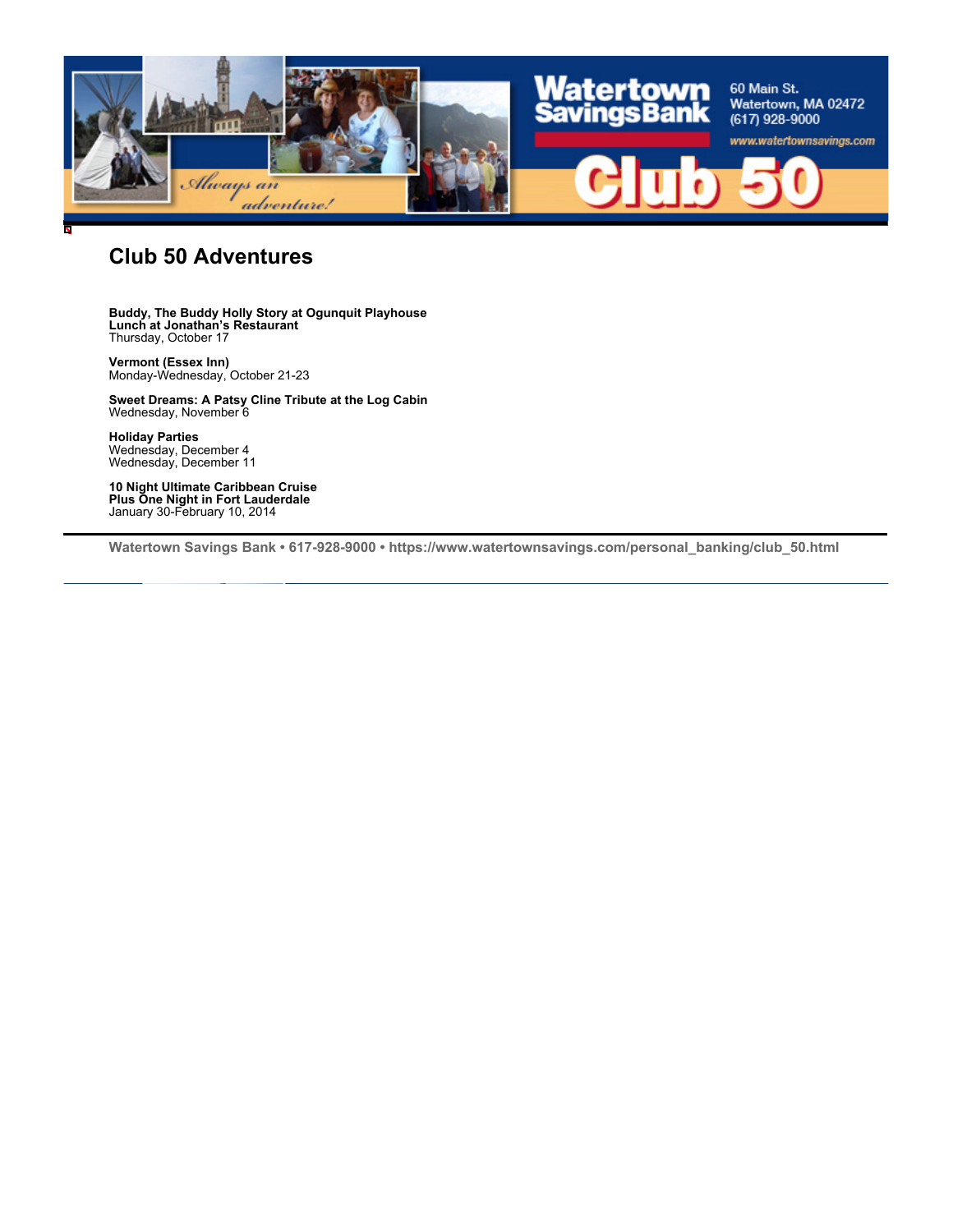

#### **Save the Date**

## **Voice Your Choice by Year's End**

We love seeing so many Club 50 members at WSB's annual **Customer Choice Awards** event each March, and we're going to love<br>it even *more* next March: As we hope you have heard, WSB will once again distribute \$75,000 to loca bank has also expanded the amount of time given for voting, so we would like to remind you to cast your vote for your favorite local non-profit by **December 31.** You can vote online by going to the www.watertownsavings.com homepage or stop into any of our branches and fill out a ballot. Don't miss out on the chance to influence how the bank distributes funds in your community!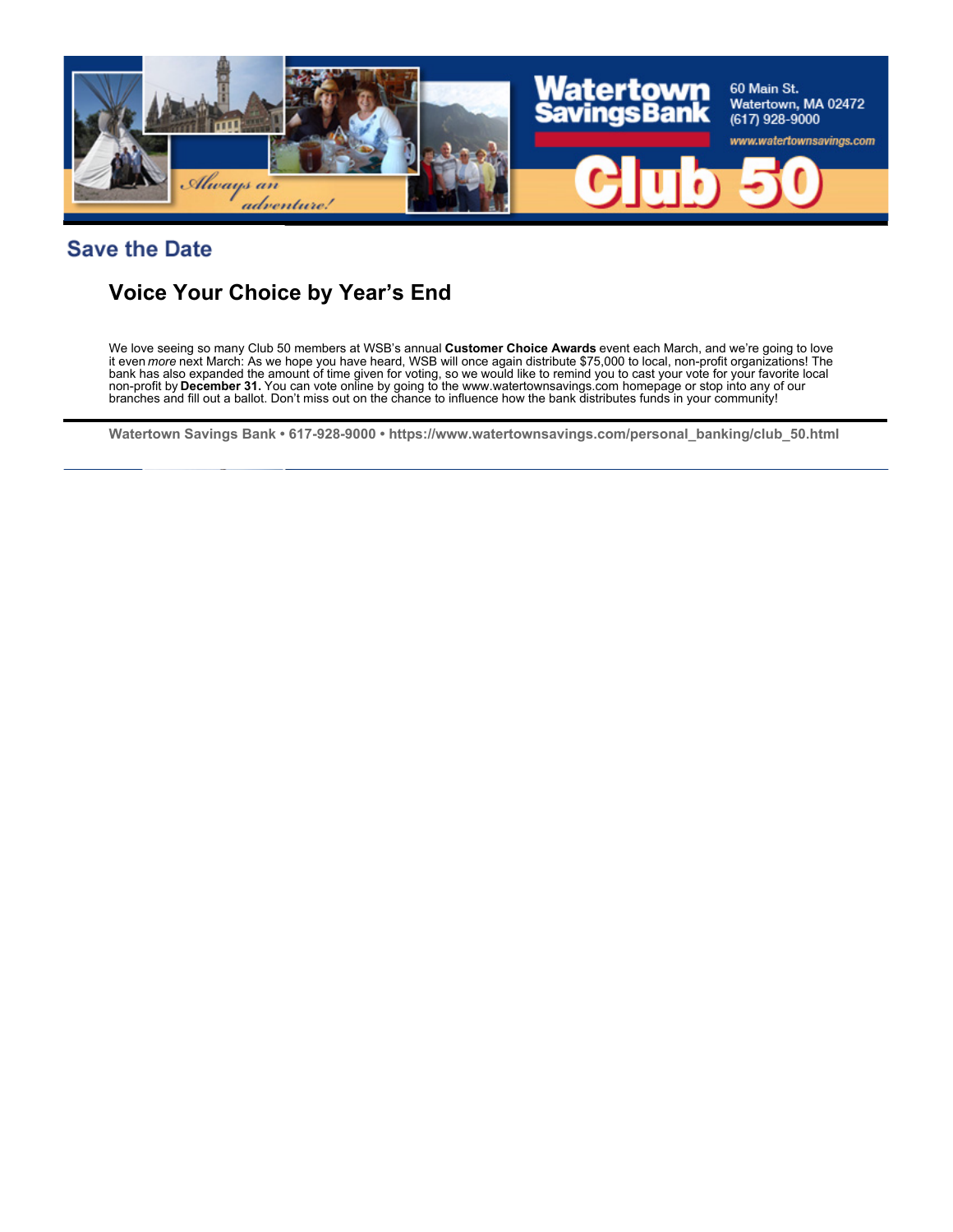

### **Featured Photo**

## **Sweet Treats of Lake Winnipesaukee**

Who doesn't love an afternoon treat? The gang's all here in front of Kellerhaus Chocolates, our after-lunch stop for ice cream, candies, and several rooms bursting with gifts during our day trip to New Hampshire to ooh and aah over the **Castle in the Clouds,** for which we were blessed with beautiful weather, especially for mid-August! The quirky mountaintop mansion in Moultonborough afforded gorgeous views of the Ossipee Mountains, and after a bit of sightseeing we enjoyed lakeside dining at the NASWA Resort's Blue Bistro.

(See more photos of Castle in the Clouds! Just click on WSB Photo Album in red on the left. On Facebook? Just find us at Watertown Savings Bank-Massachusetts.)